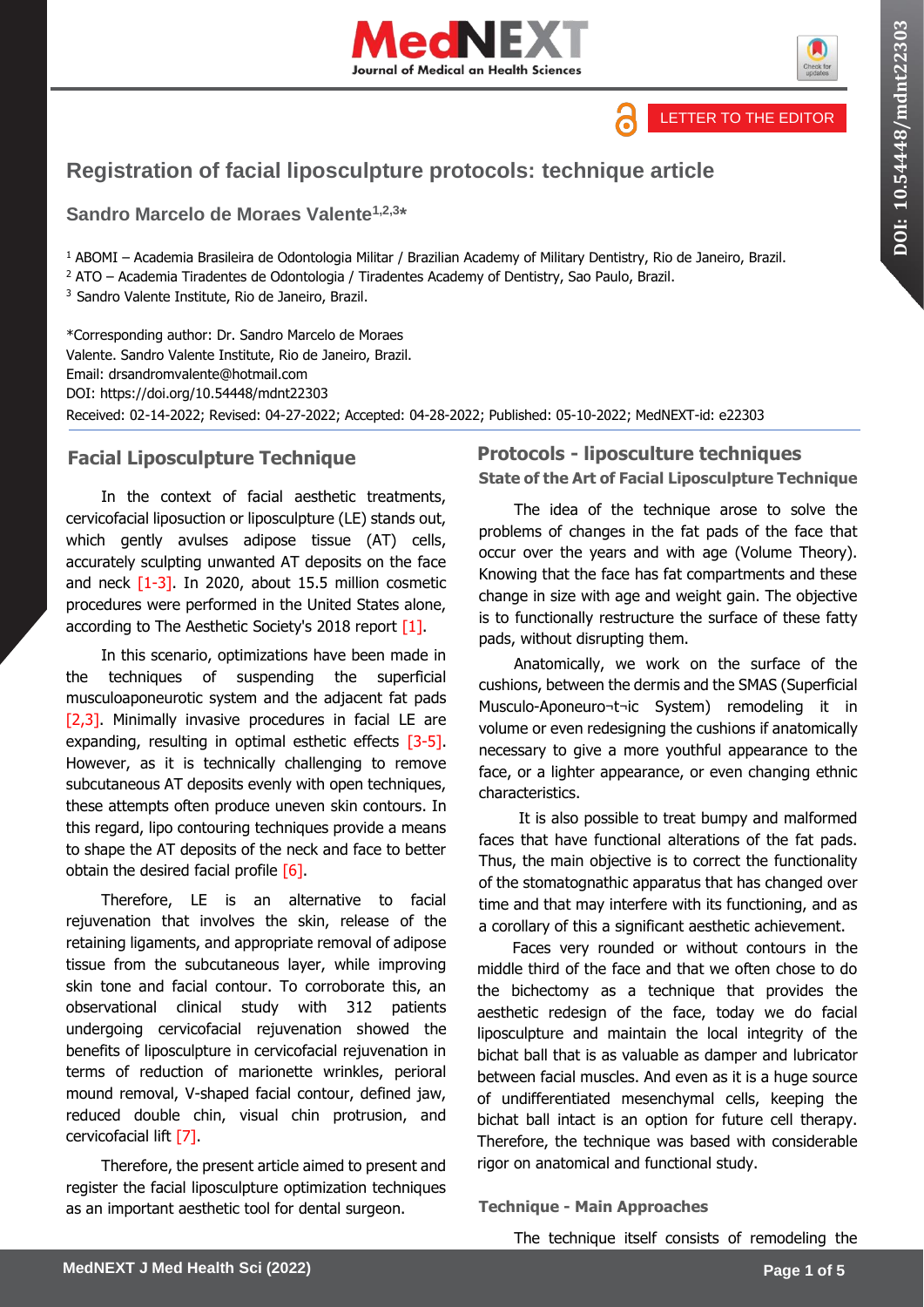surface fat pads of the face in order to restore the lost design over the years and or weight gain. The Volumetric Theory tells us that with fat pads they get out of position and increase in volume and this increase in volume makes the face look aging.

If there is an aspect of lack of definition in the design, then it is necessary to remodel these fat pads before any orofacial harmonization technique. Before, filling techniques and support thread techniques were used. This traction by support threads for the fatty pads that have come out of position, is not very effective for repositioning, because due to the weight, which the volumetric theory tells us, it does not stay in the traction position by the thread for a long time due to the weight.

The Facial Liposculpture technique was created exactly to reshape these heavy faces. As there were no specific instruments, so we created the entire line with the company Supremo instrumentals. The specific instruments on which I sign for him were developed with features designed for the safety and quality of the design provided by the technique.

### **Technique Step-by-Step**

For the excellence of any technique, technical planning is paramount, so today, the patient's face drawing is planned in detail, taking into account the anatomical areas to be redrawn. Taking into account the bone, skin, muscle anatomical structures. Liposculpture work really is as the name says, a fat sculpture being the whole work performed on the surface of the pads without the slightest concern, as the pads are structurally preserved.

After the initial planning, a clinical evaluation is carried out in a thorough, visual and handling way to evaluate the characteristics of the fat, volumes, local anatomical structures. All the peculiarities of each patient. It is the planning phase that takes into account the chronological physiologies that you want to achieve in order to give a more youthful appearance and in order to reposition the tissues. Thus, within the planning of the design to be executed, the following step-by-step is shown in **Table 1**.

**Table 1.** Technique step-by-step.

| $\checkmark$ A line from the Tragus to the labial commissure is drawn, then, with the patient standing, the<br>appropriate line for drawing the ideal malar is drawn;                                                                                                                                     |
|-----------------------------------------------------------------------------------------------------------------------------------------------------------------------------------------------------------------------------------------------------------------------------------------------------------|
| $\checkmark$ The labial commissure is marked (we ask the patient to smile and draw the limits of the musculature.<br>The intersection of the malar line with the line from the tragus to the commissure will be exactly the<br>region where excess fat will be removed to draw the blush area;            |
| $\checkmark$ After sculpting the blush area, the area of the greasy mouth pad is sculpted, modifying the design<br>that has changed over time. Usually, the technique in this region is a flattening of the surface, leaving<br>the surface of the cushion flatter, giving it a lightness characteristic; |
| Then, the professional goes to the posterior malar fat pad region where it is remodeled, removing<br>excess fat on the surface, thus leaving the face thinner and the jaw angle more evident;                                                                                                             |
| Then, the professional goes to the temporal fat pad region, noting that all these areas are<br>liposuctioned using the incision in the tragus region to introduce the cannula.                                                                                                                            |
|                                                                                                                                                                                                                                                                                                           |

In the face region, a 1.25-inch multihole cannula is used to sculpt and in the blush area, we finish the curvature of the design close to the nasal region, with the 1.25-inch curved multihole cannula (developed by the author of the present work, in such a way that it can be if you make the same level of curvature of the face design on both sides).

The incision in the tragus region is performed with a blade 11 and 5 mm in front of the tragus. Through this same narrow path, it is also possible to access the medial and medial malar region, where some patients have excessive or deformed volumes.

The technique for accessing the temporal region is also performed by tragus and the work on this cushioned surface is more delicate but safe, as it is

always worked at the level of subcutaneous fat and with pinching and pulling the fat away from the SMAS, where they are located. all noble structures, and in this area one is attentive to the delicate movement, as there is a superficial temporal artery that passes at the level and is protected by the SMAS.

What makes the technique safe is the fact that we currently have specific instruments for the face region, which are quite delicate and do not need to move the cannula inside the fat as is done in regions with greater volumes of fat. In the face region, there is the movement of fat over the cannula, without the slightest sudden movement of the cannula. This makes the technique very safe. Of course, the professional needs excellent technical and scientific training. The other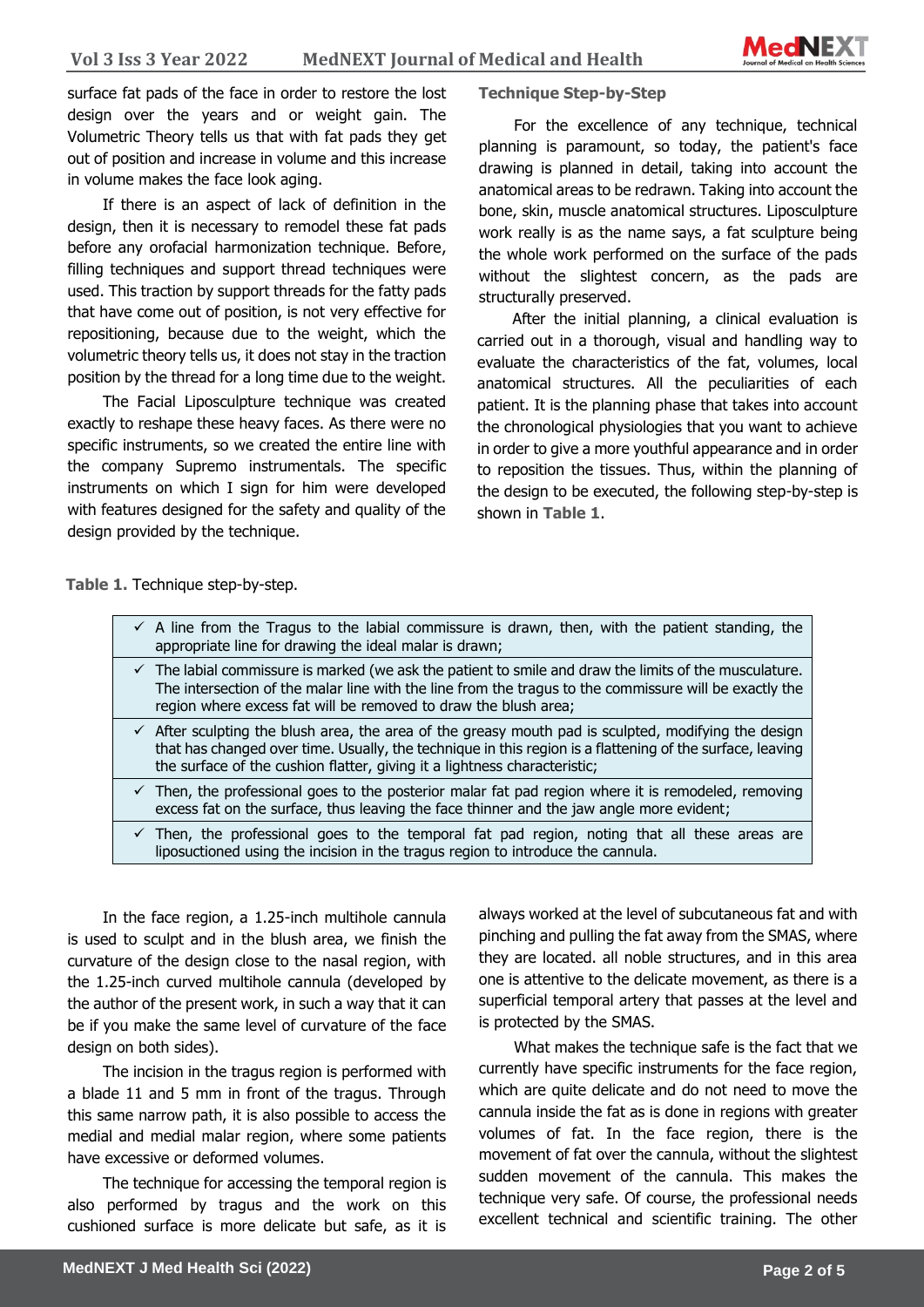regions of the face can be aspirated, but they require different points of entry for the cannula.

In the revision of the nasolabial fat pad, it is necessary to make a narrow path in its alignment, which is transversal to the narrow path in the tragus region. So, especially for this cushion, a narrow path is made in the direction of the labial commissure with an 18 G needle, and from this, the surface of this cushion is flattened, leaving them lighter and giving a younger face feature.

In the region of the fat pad of the lower eyelid, it also needs to make a differentiated narrow path. In the evocation region, 10.0 mm outwards and 10.0 mm downwards, the narrow path is carried out to access the fat pad of the lower eyelid in a parallel way, thus removing excesses from the surface of this pad.

#### **Liposuction Technique (Liposculpture)**

The liposuction technique, also called Liposculpture, consists of using a cannula with the motor attached to suck this fat exactly as it is done in plastic surgery or with a syringe and lock connected. The 20 mL syringe with a lock.

When the lock is pulled with the syringe plunger, it creates a vacuum (negative pressure) inside this syringe, so in the entire face region, we work with the syringe and the lock without a motor. The use of the motor for aspiration is only allowed in the submental and submandibular regions, regions with larger volumes of fat where safety allows this use.

The secret of the Facial Liposculpture technique (SV lipoSuction Face) is that it always works with fat pinching and a syringe for aspiration, thus making the technique safer and less traumatic.

With face techniques, it is possible to access the entire face of the patient, for reviews and sculpting with total safety, and predictability, without the need for hospital admission, with low morbidity, high security, without scars, with predictability and very satisfactory results of a redesign in a single query.

In the mandible base region, the narrow path technique is used in the region below the chin (2.0 mm after bone structure), initially with an 11.0 blade of 22.0 mm in length and with the 2.5 mm multihole cannula, the design of a base of the mandible with complete safety the complex anatomical structures that pass in this region (facial artery and vein, submandibular gland, facial nerve), as the cannula was also designed to break up the fat without the need to move the cannula, but only the fat which is aspirated by a 20 mL syringe.

Today it is possible to design an entire face with total security because in addition to specific cannulas, there are very strict protocols for handling the fat, highlighting the same from the SMAS, and working the redesign away from the deep planes. Of course, any technique wants intensive training and rigorous protocols, which is why a step-by-step approach was developed to achieve patient satisfaction and comfort results. The step-by-step of this technique is listed below (**Table 2**).

**Table 2.** Technique Step-by-Step.

| 1. Clinical and health assessment of the patient;                                                                            |  |
|------------------------------------------------------------------------------------------------------------------------------|--|
| 2. Assessment of local anatomical structures;                                                                                |  |
| 3. Adequate local surgical planning;                                                                                         |  |
| 4. Draw the patient's face with the intended drawing plan;                                                                   |  |
| 5. Anesthetic button in the incision region;                                                                                 |  |
| 6. Incision with a 2 mm blade 11;                                                                                            |  |
| 7. Introduction of the 1.25 mm multi-hole cannula in the superficial region of the fat pad from which fat will be removed,   |  |
| and this is done under local anesthesia, using Klein's Solution, according to Jeffrey Klein 1987 [8].                        |  |
| 8. Anesthesia is performed in the face region and performed with a technique developed by the author of the present          |  |
| work, using a substance called Klein's solution. In the face region, the technique is called Localized Moisturizing          |  |
| Anesthesia (own authorship);                                                                                                 |  |
| 9. Klein's solution is placed in the region to be liposuctioned;                                                             |  |
| 10. Anesthesia is performed by placing the solution only to hydrate without even making the volume in the region and         |  |
| in this hydrated region the Liposculpture process begins with the 1.25 mm multi-hole cannula with a syringe and attached     |  |
| lock, the vacuum is performed and the Liposculpture process begins. On the face, it is simply a movement of the fat          |  |
| over the cannula, there is no movement of the cannula inside the fat, but the fat comes to the cannula working as if it      |  |
| were a fat shredder, drawing and making the desired sculpture.                                                               |  |
| 11. For each region, a specific technique is used in the middle third of the face where the blush area is to be highlighted, |  |
| a technique is used to create a link in the region marking an area in the malar region.                                      |  |
| 12. In the temporal and in the malar, a flattening drawing is made, decreasing the surface volume.                           |  |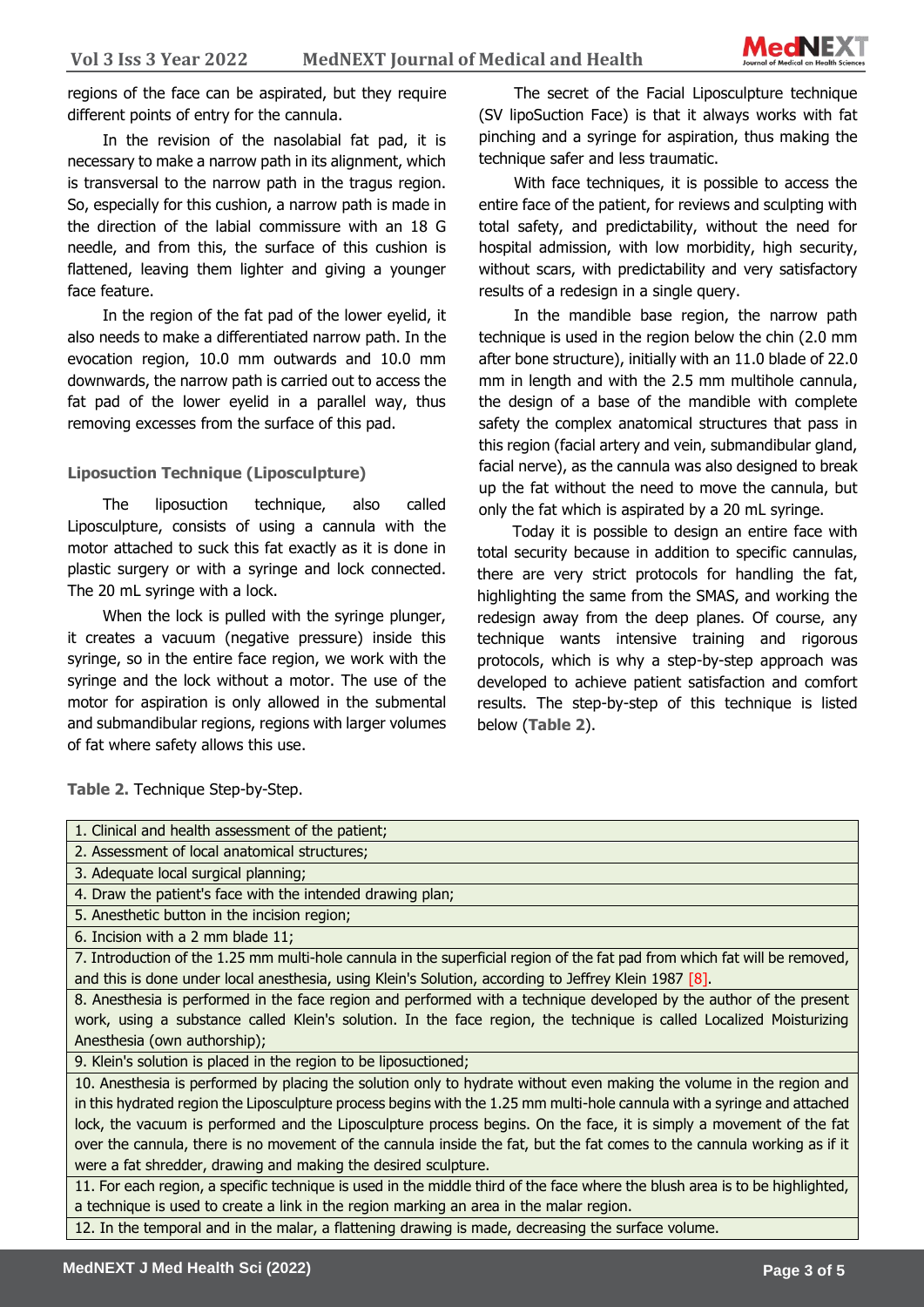

13. In the region of the posterior malar fat pad, a 2.5 mm cannula is used to remove fat from the surface of the entire pad, including the angle of the mandible.

14. The entire angle is redrawn, showing the patient's bone structure with complete safety, making a physiological redesign.

15. Once one side has been executed within the required sculpting standards, the opposite side will be executed by executing the same drawings, taking into account the operated side as the model.

16. All surgery is performed on the opposite side and one side is compared with the patient standing or sitting in the chair so that you can visualize the drawing equivalent to sculpture from one side to the other.

17. Drainage is performed in the entire region, which consists of pressing the skin against the SMAS, so that all liquid, all the fat that may have remained on the inside is drained. Space needs to be ready for skin repair adhering to the deeper region.

18 Suturing was performed in the narrow paths using 5.0 nylon thread. single point.

19 The photos are taken both pre, trans, and postoperative to protect and visualize the before and after of the patient a surgical comparison of the technique.

20. After this surgical procedure, we move on to the technique of bandaging the face using the tape, a tape created in 1973 by Professor Kenzo Kase who created an elastic tape made of cotton and polyamide with the adhesive, which is placed in regions to promote compression and drainage for example.

21. This tape is placed, promoting a specific design of the operated region, making the contour of the operated region. It is cut in octopus or fan format.

22. On-site, it has the function of pressing the tissues to facilitate an adequate repair and also to promote lymphatic drainage immediately in the postoperative period.

23. 07:13 - 07:34: Emphatic to face specific pressure-specific stresses.

24. LipoTaping, as the name of the protocol was given, has specific rules that are very scientifically and clinically consolidated. On the face, 50% tension is used and 100% lateral and the base of the mandible. This process provides the initial stability of the tissues, facilitating the repair process, and also provides the beginning of lymphatic drainage, leaving the region without accumulation of liquid residues below the skin, thus having a powder without edema and hematoma;

25. This bandage is made from the face to the patient's cervical region, thus preventing the accumulation of fluids and the patient's feeling of edema.

26. After LipoTaping has been performed, a compressive splint is placed to promote greater local pressure, preventing tissue movement and facilitating the formation of the fibrin network that occurs in the first 72 hours.

27. LipoTaping should be maintained for 72 hours and after starting the process of manual lymphatic drainage and functional tissue release.

27. In 10 days, the suture is removed and the evolution of local tissues is monitored.

28. Compression bandages should be used for 15 to 30 days.

**Acknowledgement** Not applicable.

**Funding** Not applicable.

**Ethics approval**  Not applicable.

**Informed consent** Not applicable.

**Data sharing statement** No additional data are available.

**Conflict of interest**

The authors declare no conflict of interest.

**Similarity check** 

It was applied by Ithenticate@.

### **About the License**

© The authors (s) 2022. The text of this article is open access and licensed under a Creative Commons Attribution 4.0 International License.

#### **References**

- **1.** Saad A, Altamirano-Arcos CA, Nahas Combina L, Saad M. Power-Assisted Liposculpture in Male Patients: A Spectrum of Definitions. Aesthet Surg J. 2021 May 18;41(6):NP447-NP455. doi: 10.1093/asj/sjaa435. PMID: 33400776.
- **2.** Charles-de-Sá L, Gontijo-de-Amorim NF, Coleman S, Rigotti G. Regen Fat Code: A Standardized Protocol for Facial Volumetry and

**MedNEXT J Med Health Sci (2022) Page 4 of 5**